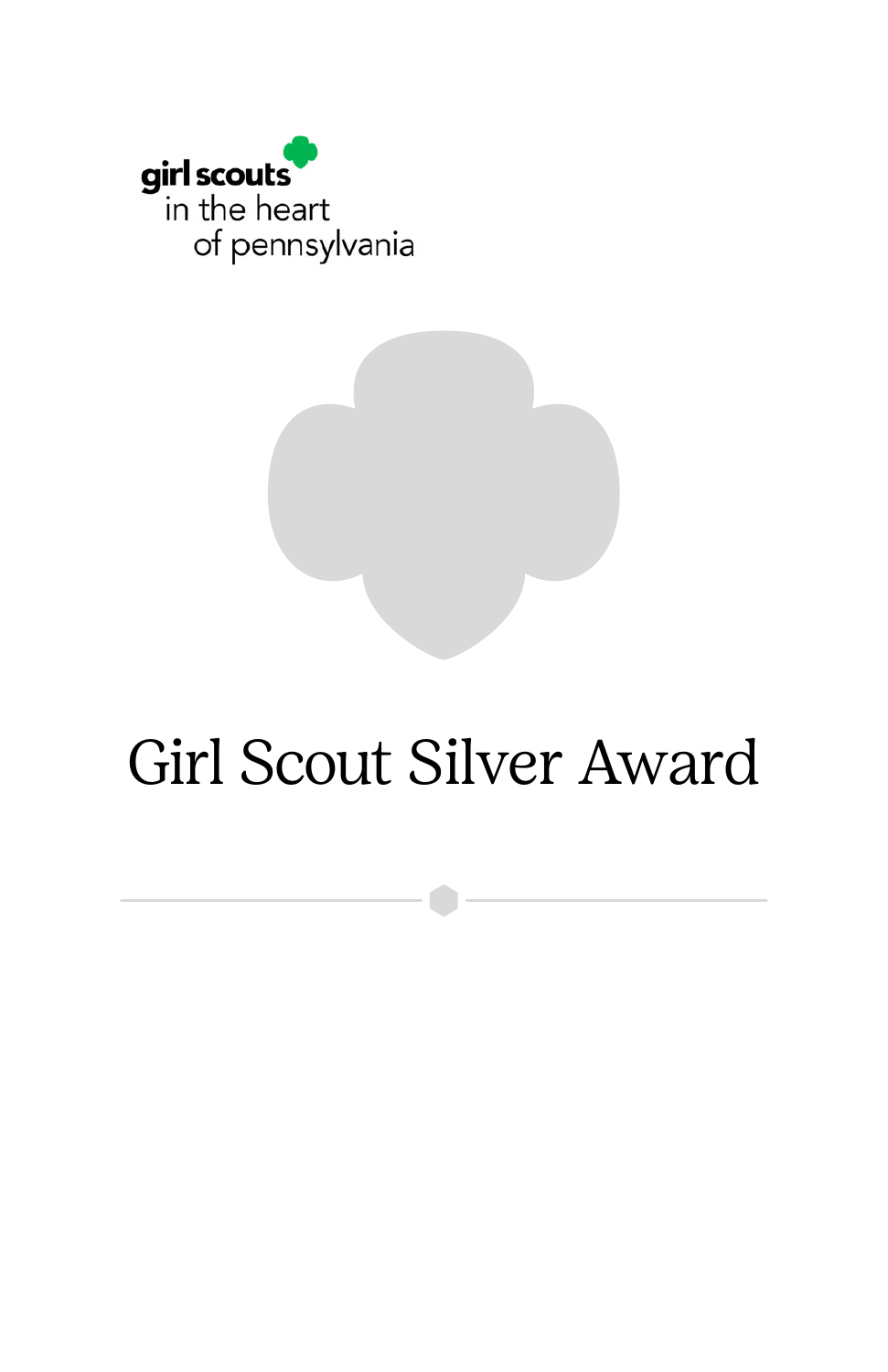### Girl Scout Mission

Girl Scouting builds girls of courage, confidence, and character, who make the world a better place.

### Girl Scout Promise

On my honor, I will try: To serve God\* and my country, To help people at all times, And to live by the Girl Scout Law.

#### Girl Scout Law

I will do my best to be honest and fair, friendly and helpful, considerate and caring, courageous and strong, and responsible for what I say and do, and to respect myself and others, respect authority, use resources wisely, make the world a better place, and be a sister to every Girl Scout.

\*Members may substitute for the word God in accordance with their own spiritual beliefs.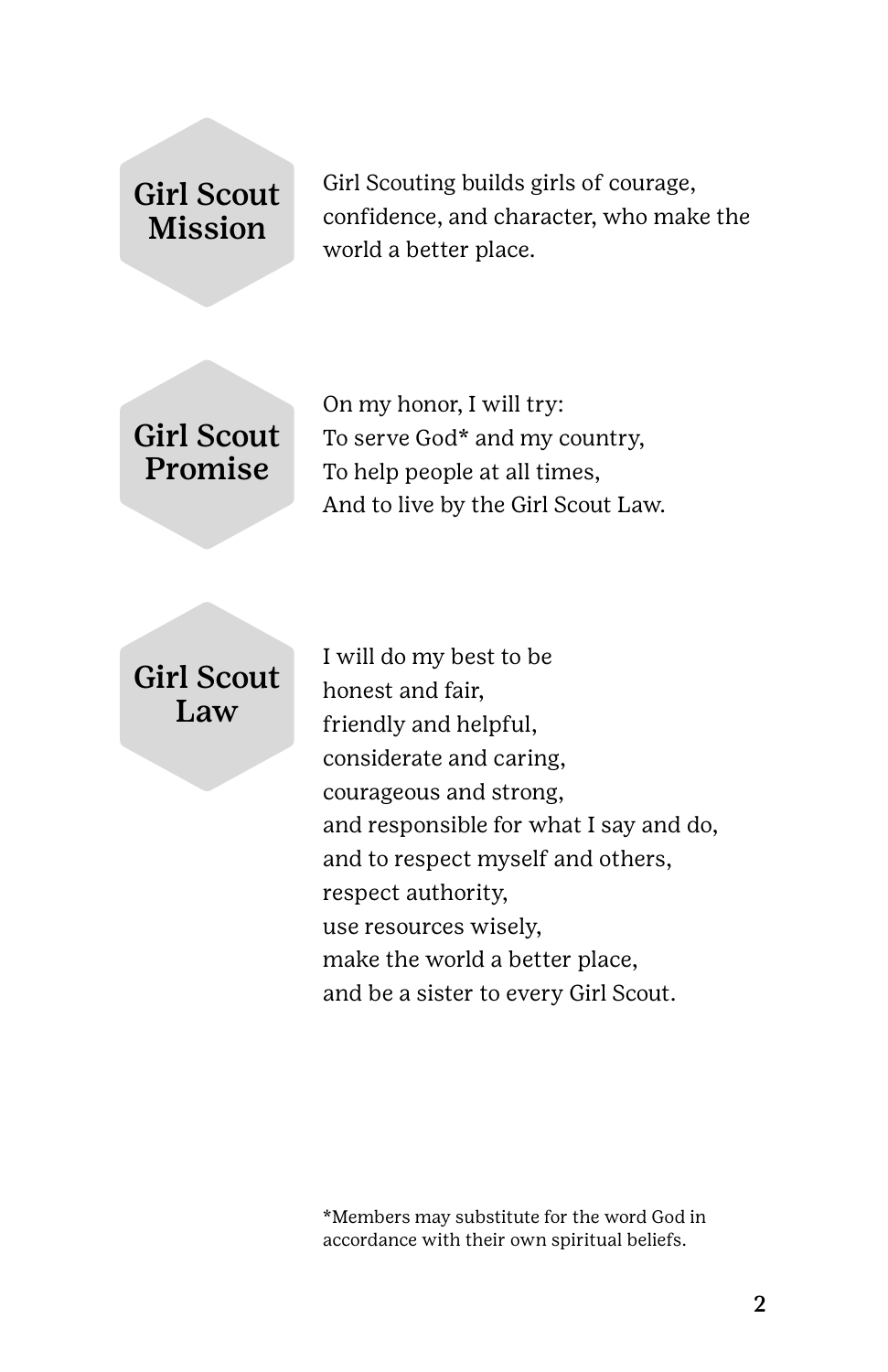## Silver Award by county

### *Adams County*

Girl Scouts in Adams County focused on environmental and human needs in their 10 projects. They installed dog waste stations in a local park and revitalized a local trail that was previously unusable, all while teaching their community about how to look after the environment. Other troops worked to help alleviate some of the stress local teachers and low-income families experienced due to the pandemic. Some Girl Scouts developed a program with a local preschool to help with literacy for their students, and others created recipes and informative cooking videos for a local shelter to use based on the food they distributed in a given week.

**Participating Troops:** 80750, 80114, 81557, 80102 and 80094

**Participating Girls:** Rachel S., Jordan B., Abigail F., Leah T., Tayler B., Ava, Mirena K., Khloe R., Samantha W., Madison B., Lily J., Madelyn M. and Kate B.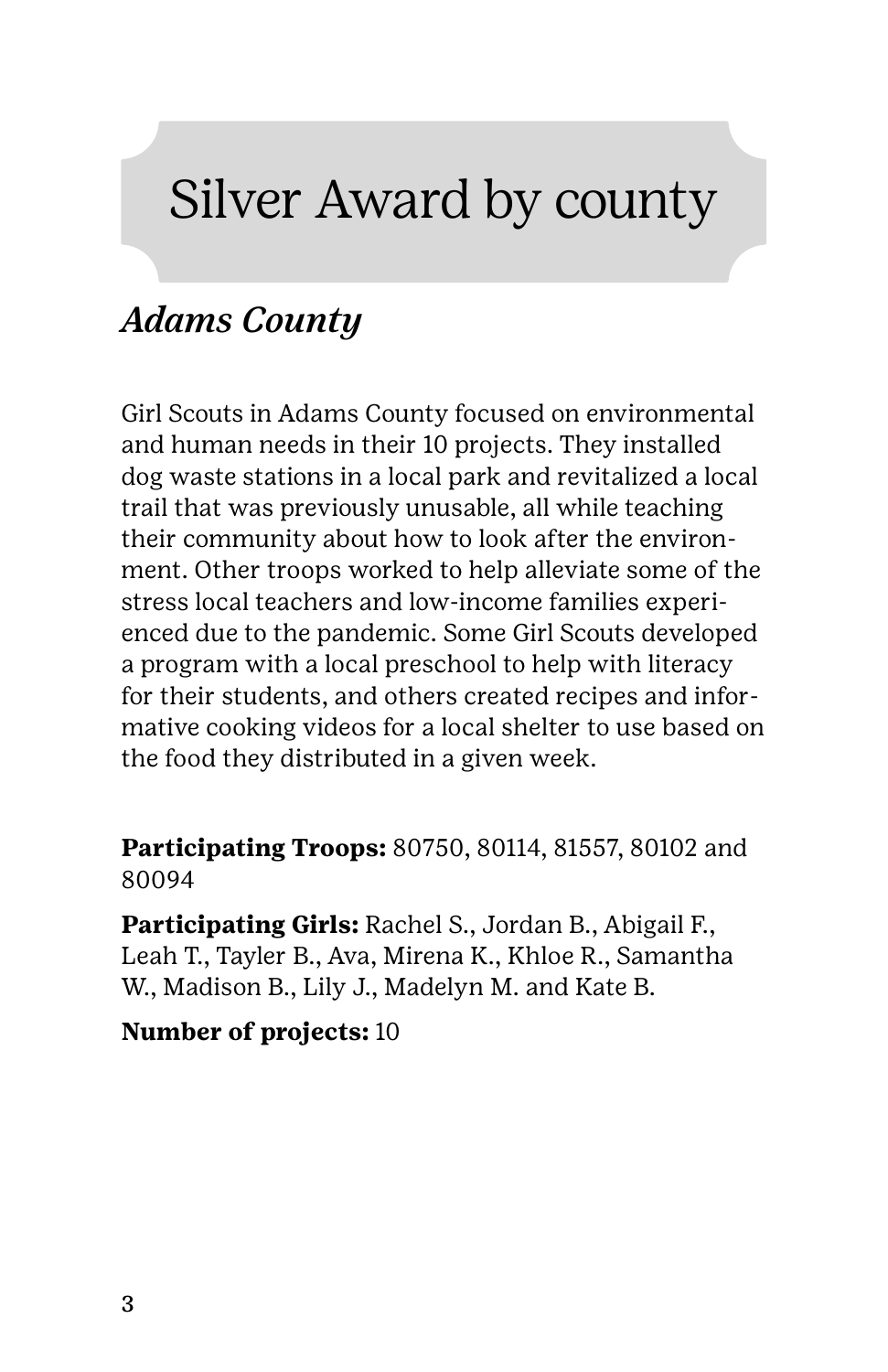### *Centre County*

Girl Scouts in Centre County shared a passion for the outdoors in their three projects. One troop worked on creating a community garden focused on increasing access to fresh vegetables, while another troop worked in a community space to create a pollinator garden and educated the community on the importance of bees. Other Girl Scouts worked on constructing a GaGa ball pit for a local school to encourage time together in the outdoors.

**Participating Troops:** 40034, 40076, 40418 and 40024

**Participating Girls:** Raven H., Anna T., Elizabeth S., Cassidy B., Hannah G., Gail O., Brooke S., Esme B. and Isobel H.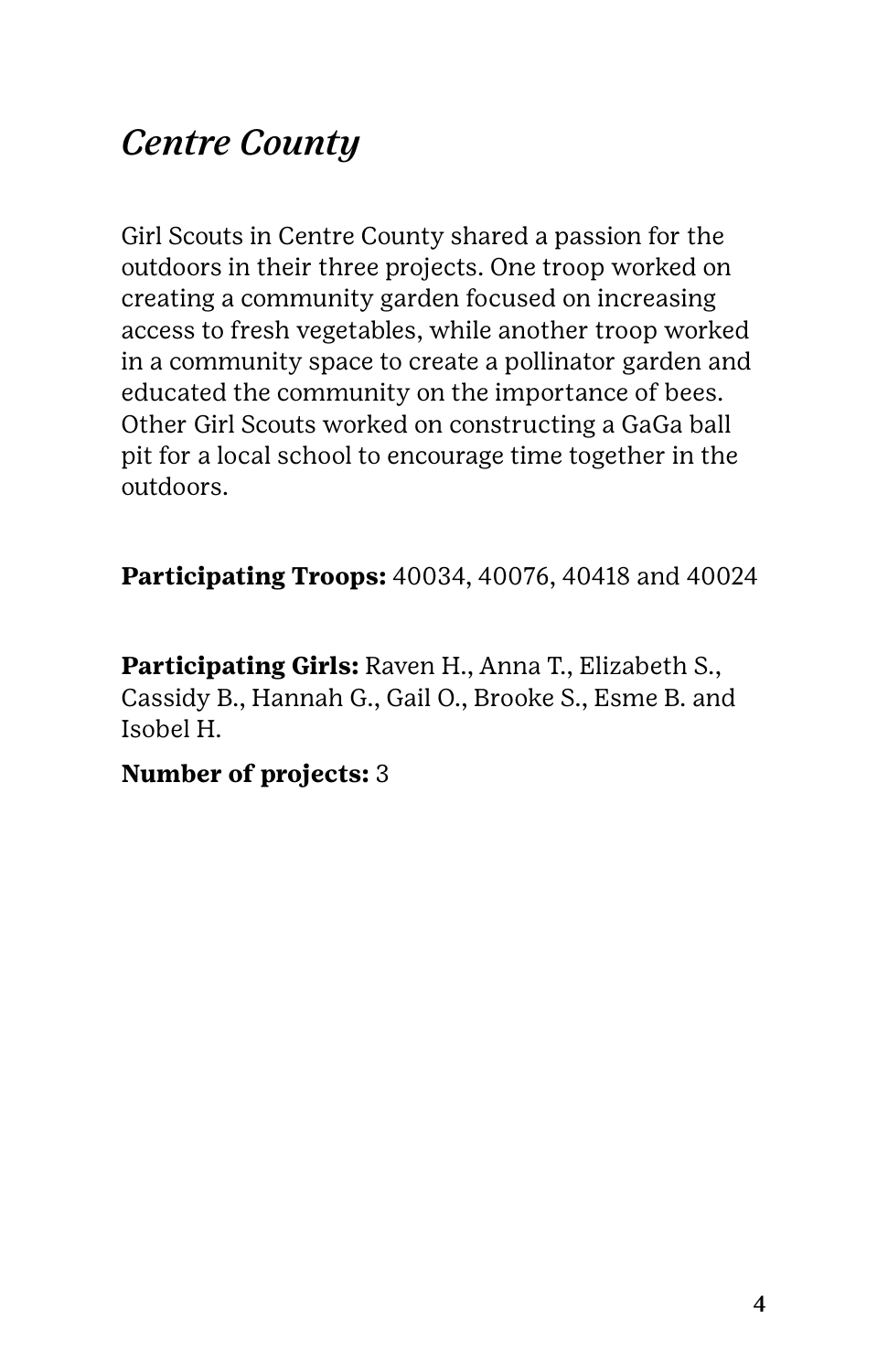### *Clinton County*

Girl Scouts in Clinton County completed three projects that addressed human needs in their community. One Girl Scout focused on children in the foster and adoptive systems by working with a local organization to collect clothing donations and educate the community about the organization. Another Girl Scout worked with young children in a local program by creating lesson plans to teach the children about handling emotions. The third Girl Scout created activities and programs to bring elderly residents of a housing plaza together to encourage friendship and new relationships.

#### **Participating Troops:** 40158

**Participating Girls:** Hailie G., Catherine L. and Jocelyn S.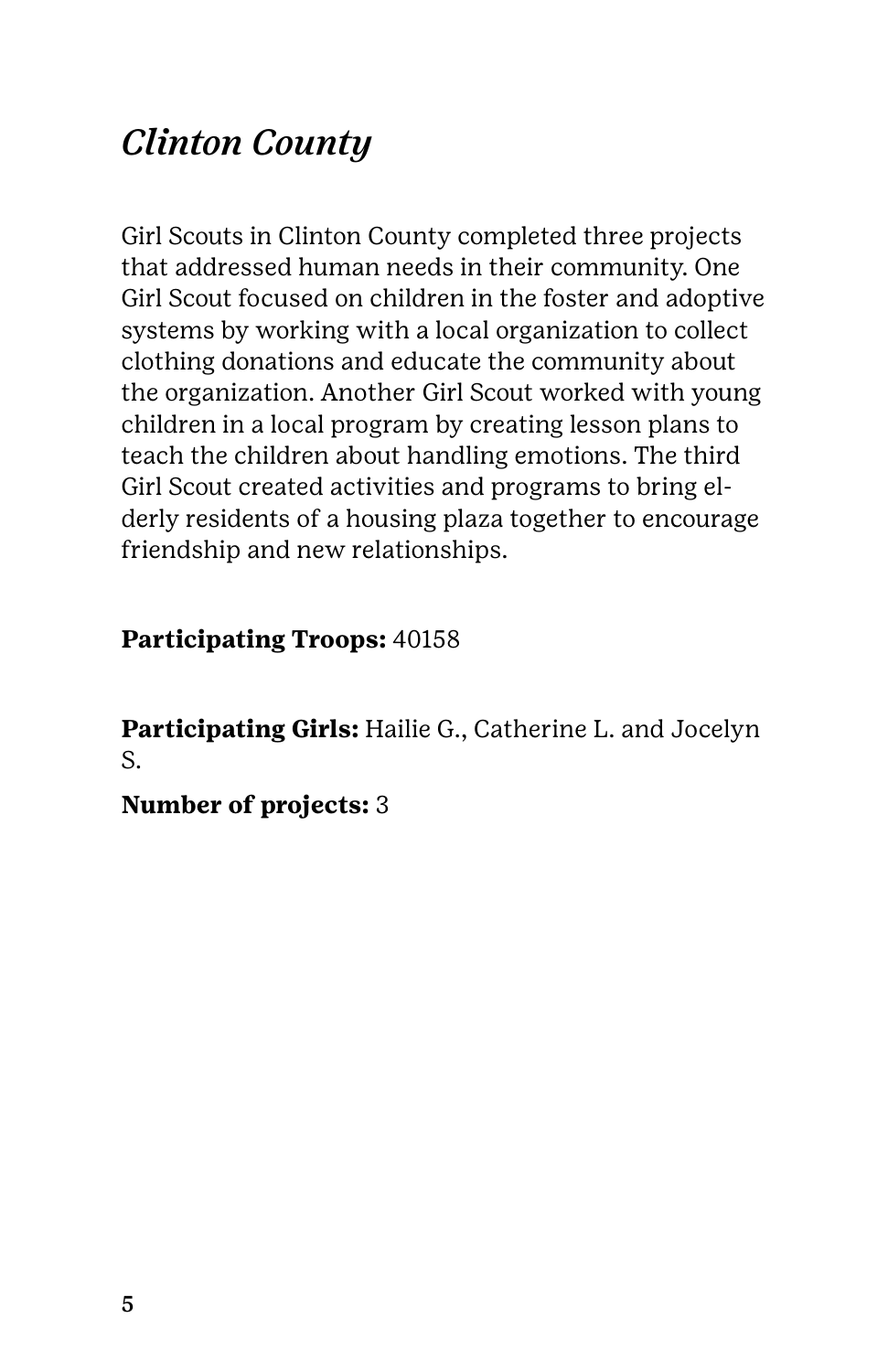### *Columbia County*

Girl Scouts in Columbia County focused on two projects to service their local community members. One troop focused on helping the local fire company by planting and creating flower beds for the fire station. Another troop constructed and developed a Little Free Library for the community to promote access to literature.

**Participating Troops:** 60084

**Participating Girls:** Haley C., Eliza F. and Jenna M. **Number of projects:** 2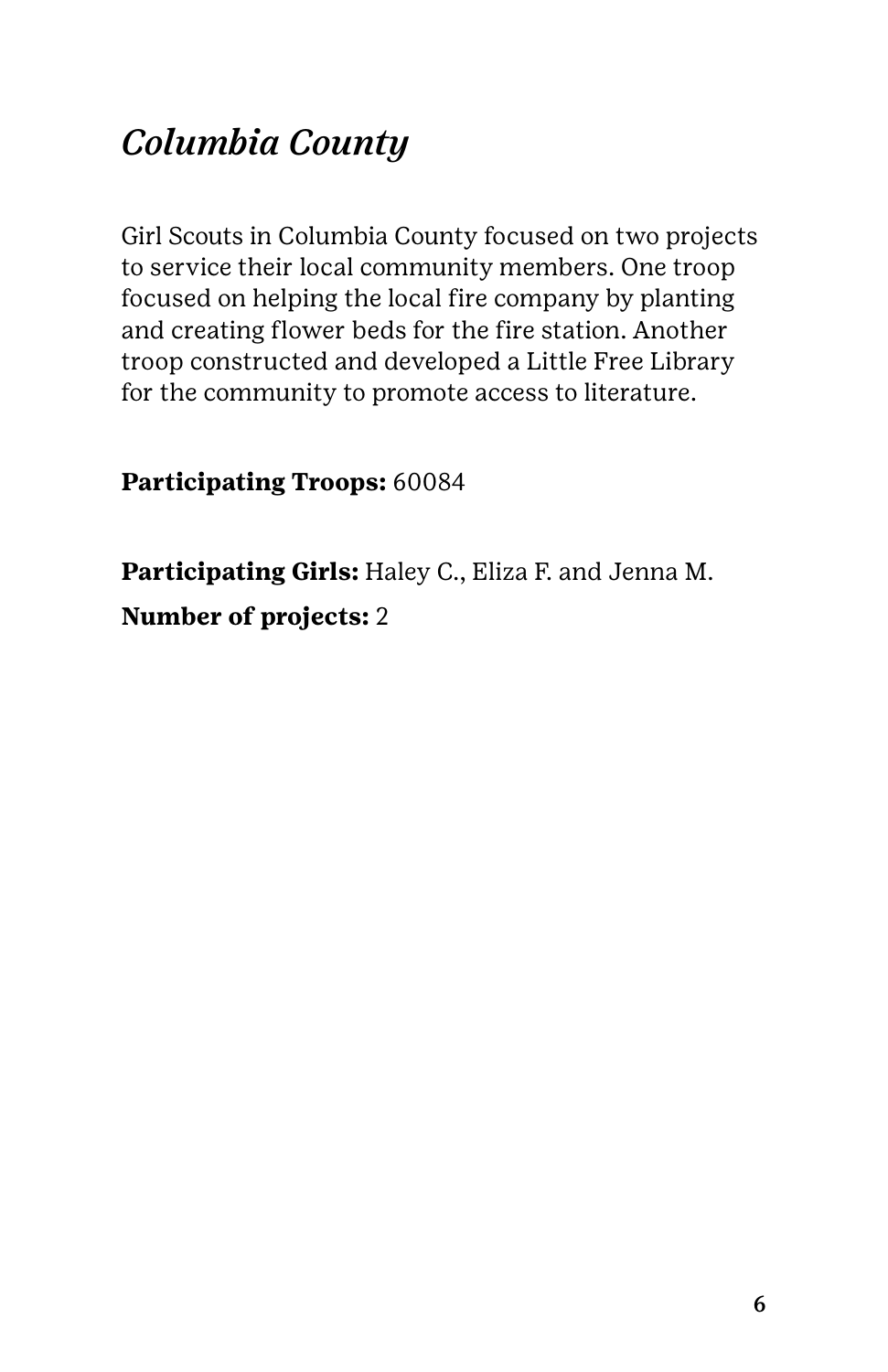### *Cumberland County*

Girl Scouts in Cumberland County worked on 11 projects that addressed community development, human needs, animal needs, education and mental health. Each project provided a solution and educated the community about ways they can continue the work the Girl Scouts initiated.

**Participating Troops:** 11588, 10618, 10336 and 20506

**Participating Girls:** Bekka K., Evelyn H., Tessa F., Mya B., Madeline B., Hayleigh L., Taylor H., Makayla C., Megan K., Emily P., Katelyn H., Hannah S., Alessandra B., Cheyenne B., Ava J., Genevieve M., Juliana M., Remaz S., Mason R., Amanda L., Avery N., Natalie N., Marguerite B., Taylor M., Chloe L., Summer F. and Margaret C.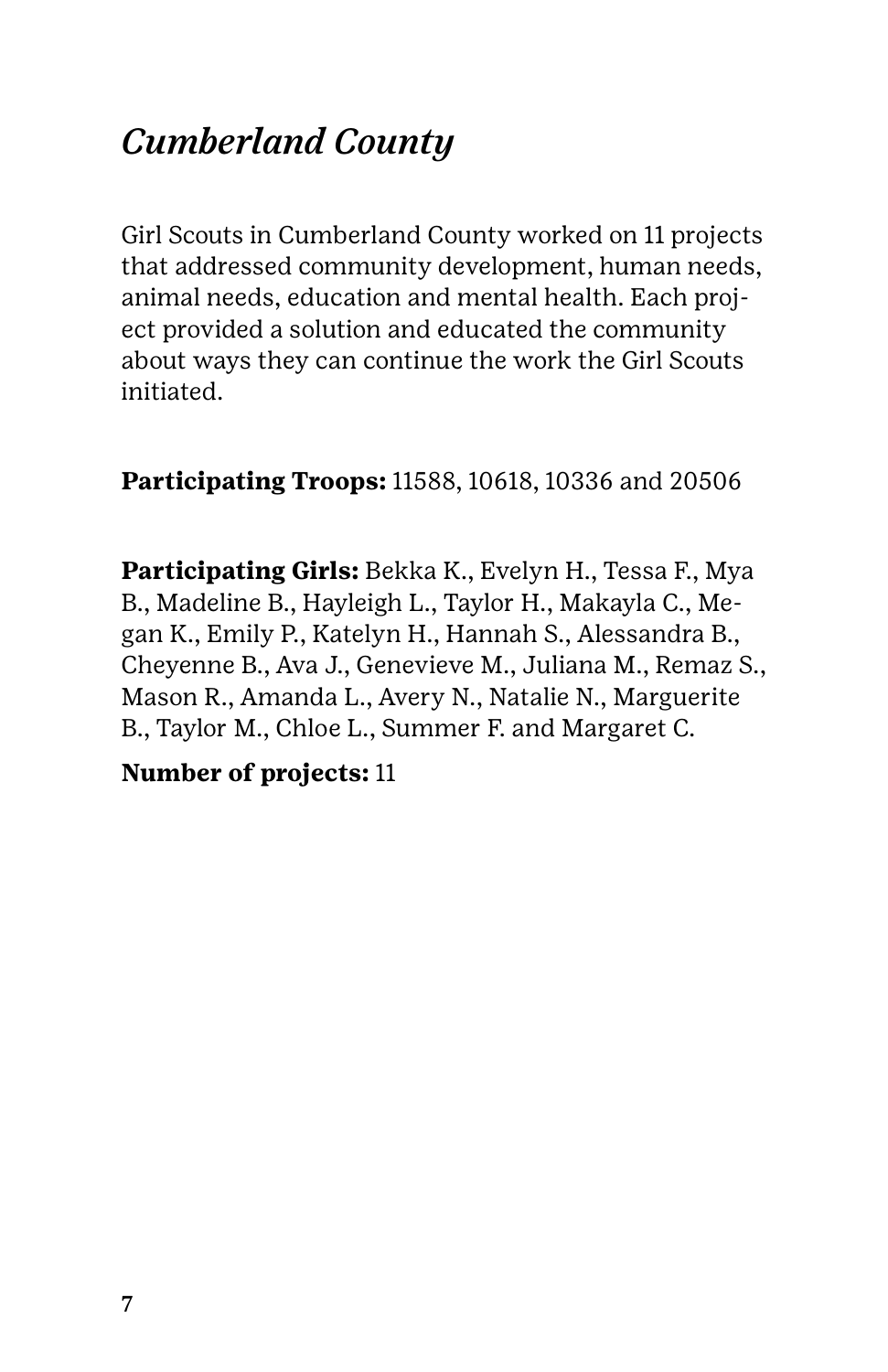### *Dauphin County*

Girl Scouts in Dauphin County focused on human needs, education access and the outdoors in their 23 projects. Cooking lessons for children, sensory boxes, self-defense training, diaper collections, clothing drives and book share libraries were among the ways Girl Scouts helped their community. Other projects included creating a sensory garden and walkway for the public, a Zen garden and camp refurbishment. In developing these projects, Girl Scouts provided education to the public so the community can help to continue their work.

**Participating Troops:** 11943, 10235, 10753, 11693, 11958, 11454, 14003, 10277, 10101, 10238, 14000 and 14108

**Participating Girls:** Nicole E., Anne N., Heidi B., Chloee L., Hannah T., Havannah S., Greta B., Erica W., Gianna B., Jasmin E., Camille W., Maura C., Vanessa W., Lena P., Elizabeth C., Sarah M., Bailey S., Jordan S., Jody R., Angel V., Sarah B., Sarah H., Kaelan O., Giavanna S., Grace T., Sara Y., Aubrey Z., Mary O., Hannah H., Marissa H., Ella N., Trinity R., Jincy S., Madilyn P., Allie W., Tiffany K., Elizabeth T., Carina S., Madelyn W., Rachel L., Sylvia L., Cassie R., Nina C., Catharine W., Miranda H., Karly G., Noelle H., Lauren W., Kaitlyn W., Rosaleen D., Taylor S., Emma W., Elena W., McKenna M., Victoria A., Emma B., Rachel C., Brooke H., Alex B., Amber S., Sarrahann T., Nya R., Anya L., Allison W., Jersey S., Josie S., Haley H., Rubenna B. and Madeline C.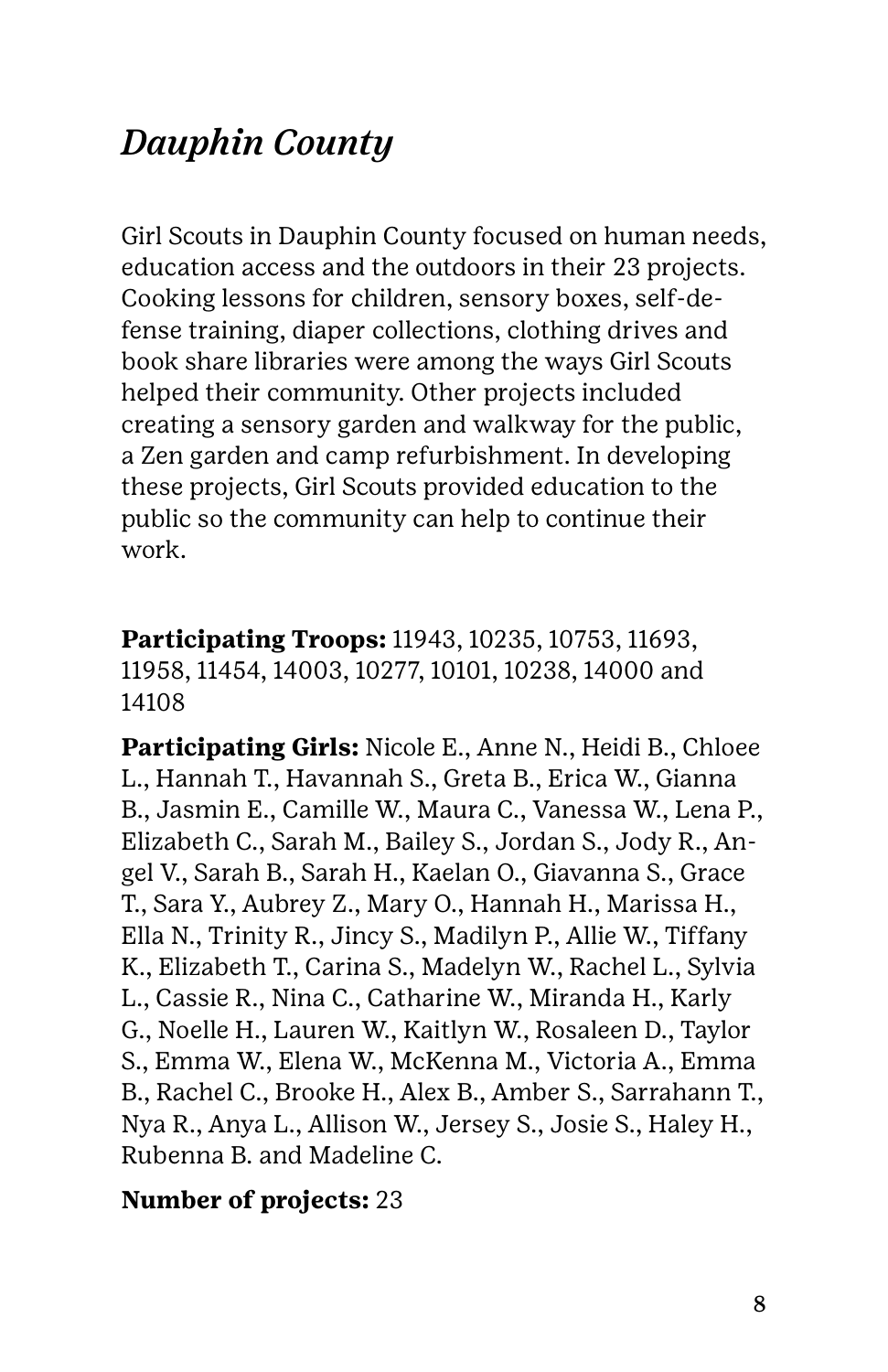### *Fulton County*

Girl Scouts in Fulton County worked on educating the community about cybersecurity. Girl Scouts hosted an information session open to the community, covering a variety of topics related to cybersecurity with guest speakers available to offer specific help and answer questions.

**Participating Troops:** 81597

**Participating Girls:** Maggie M., Raevan S., Alison T. and Marin C.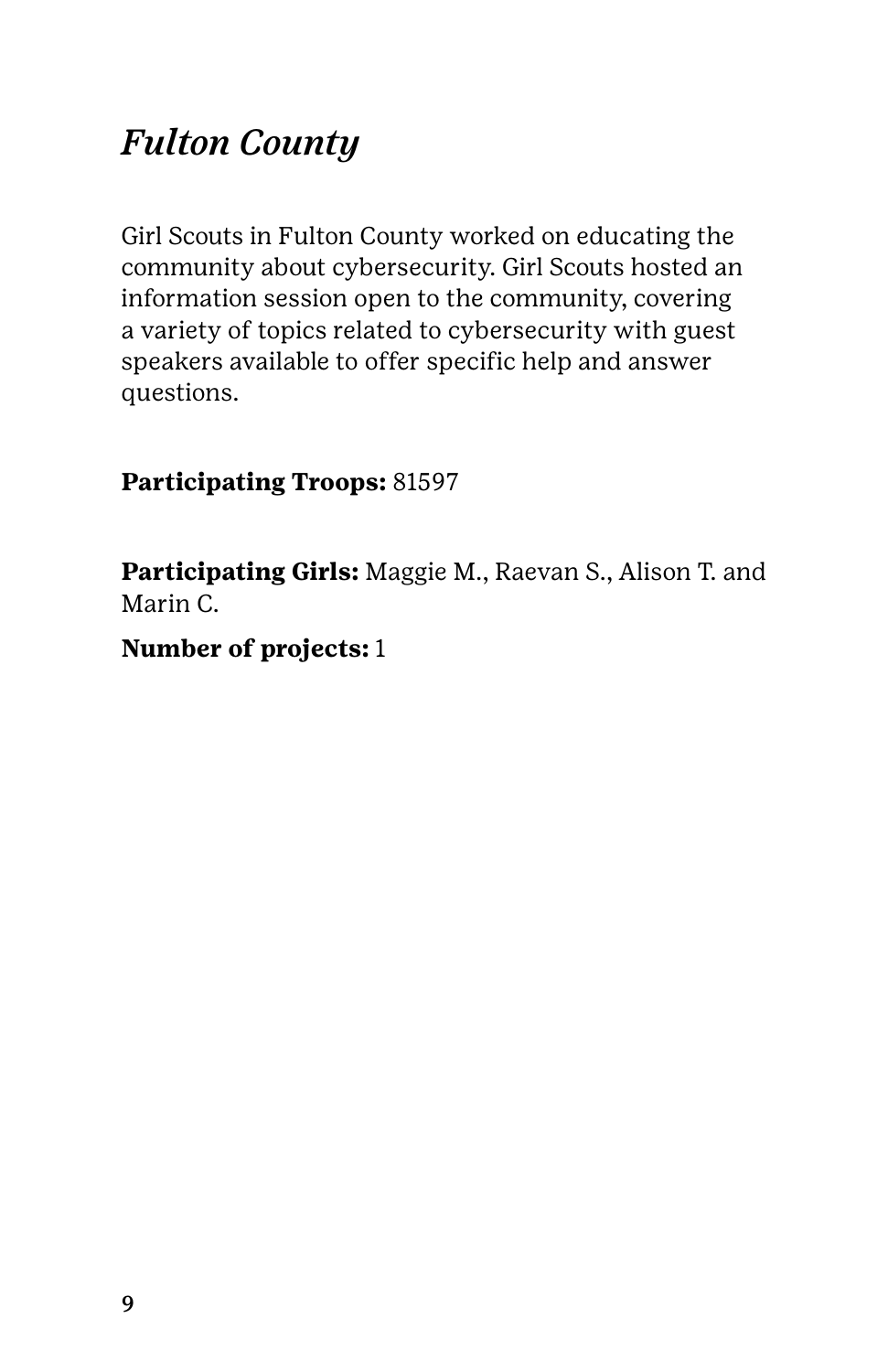### *Huntingdon County*

Girl Scouts in Huntingdon County focused their efforts on helping the homeless and camp restoration. One troop worked to create face masks for the homeless population in their community and shared instructions with others to help continue the work. Another troop refurbished areas of a local camp. Girl Scouts' efforts will have a lasting impact on their community.

#### **Participating Troops:** 40112 and 40131

**Participating Girls:** Emily D., Bailey T., Diane K., Casey Z., Elyssa H. and Violet C.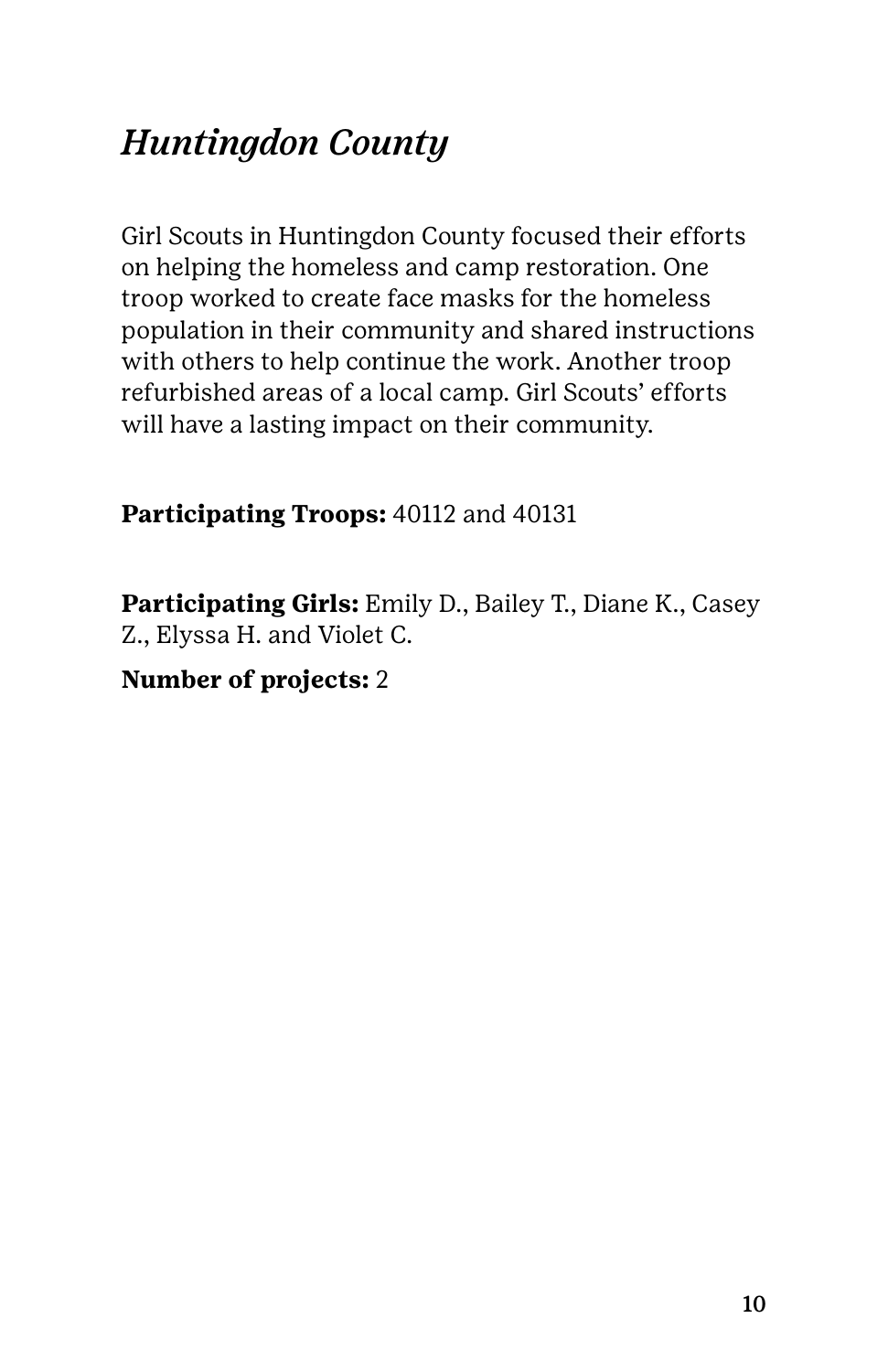### *Juniata County*

Girl Scouts in Juniata County addressed food availability and women's needs in their community. One troop worked to create a community garden to promote access to fresh food and educate the community about healthy food options. Another troop collected baby items to help a local women's center and spread awareness about the center's needs to encourage the community to help in the future.

#### **Participating Troops:** 40370 and 60323

**Participating Girls:** Shylynn H., Kayla G., Kiya K. and Veronica H.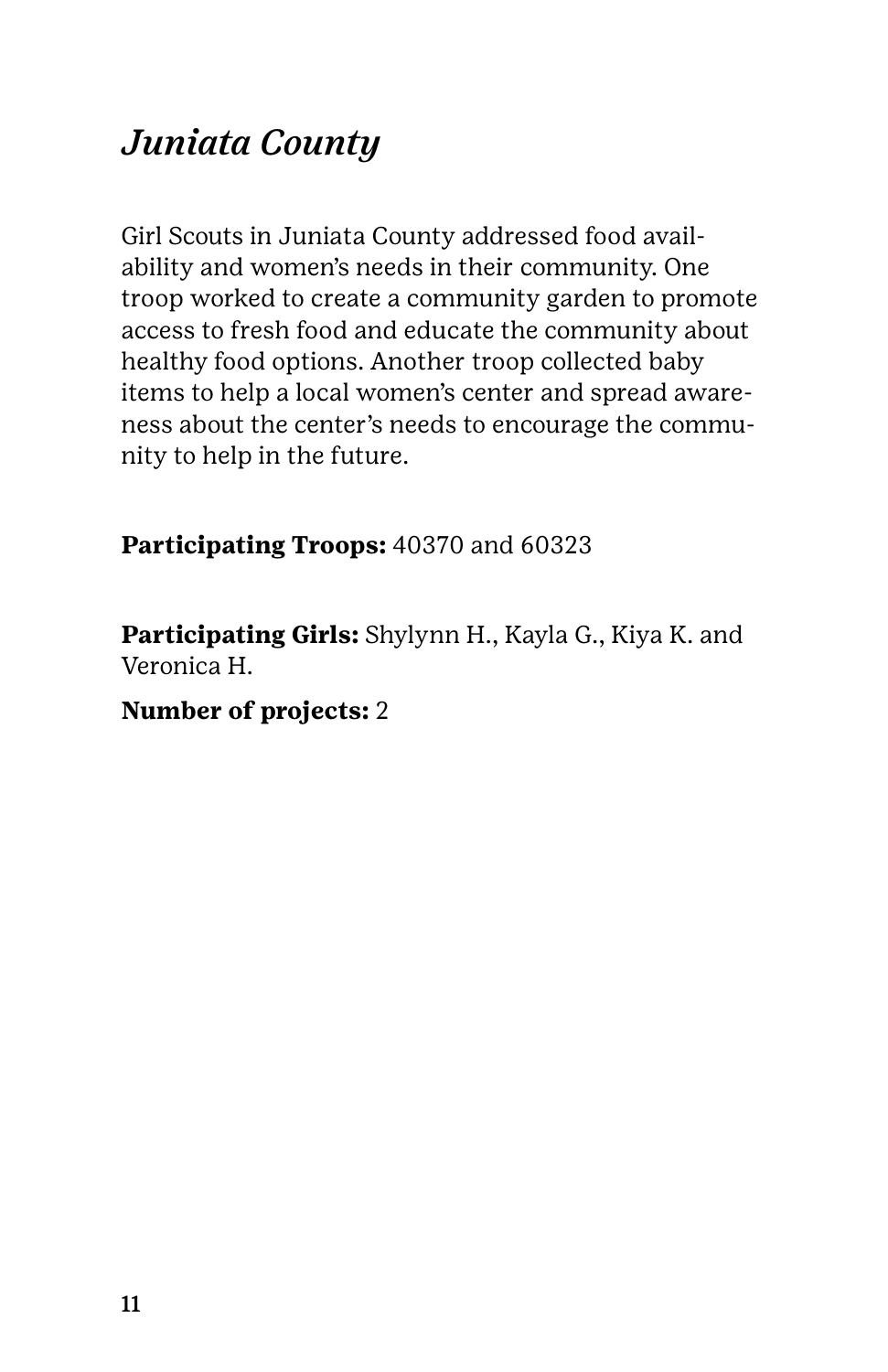### *Lackawanna County*

Girl Scouts in Lackawanna County focused their three projects on community development, health education and the outdoors. Two troops created gardens – one with flowers that will benefit and thrive in the community and another with fresh vegetables to provide food for the community. Care instructions and recipes were shared with local organizations so the gardens will continue to be plentiful. Another troop rallied the public to help with a community-wide clean-up. Girl Scouts' efforts will have a lasting impact on their community, as the local recreational committee plans to continue the clean-up event in the future.

#### **Participating Troops:** 50999, 50023 and 50440

**Participating Girls:** Ayla H., Sierra L., Mary Lynne R., Lara E., Nina C., Sadie P., Cassidy S., McKenzie W., Addison R. and Alix R.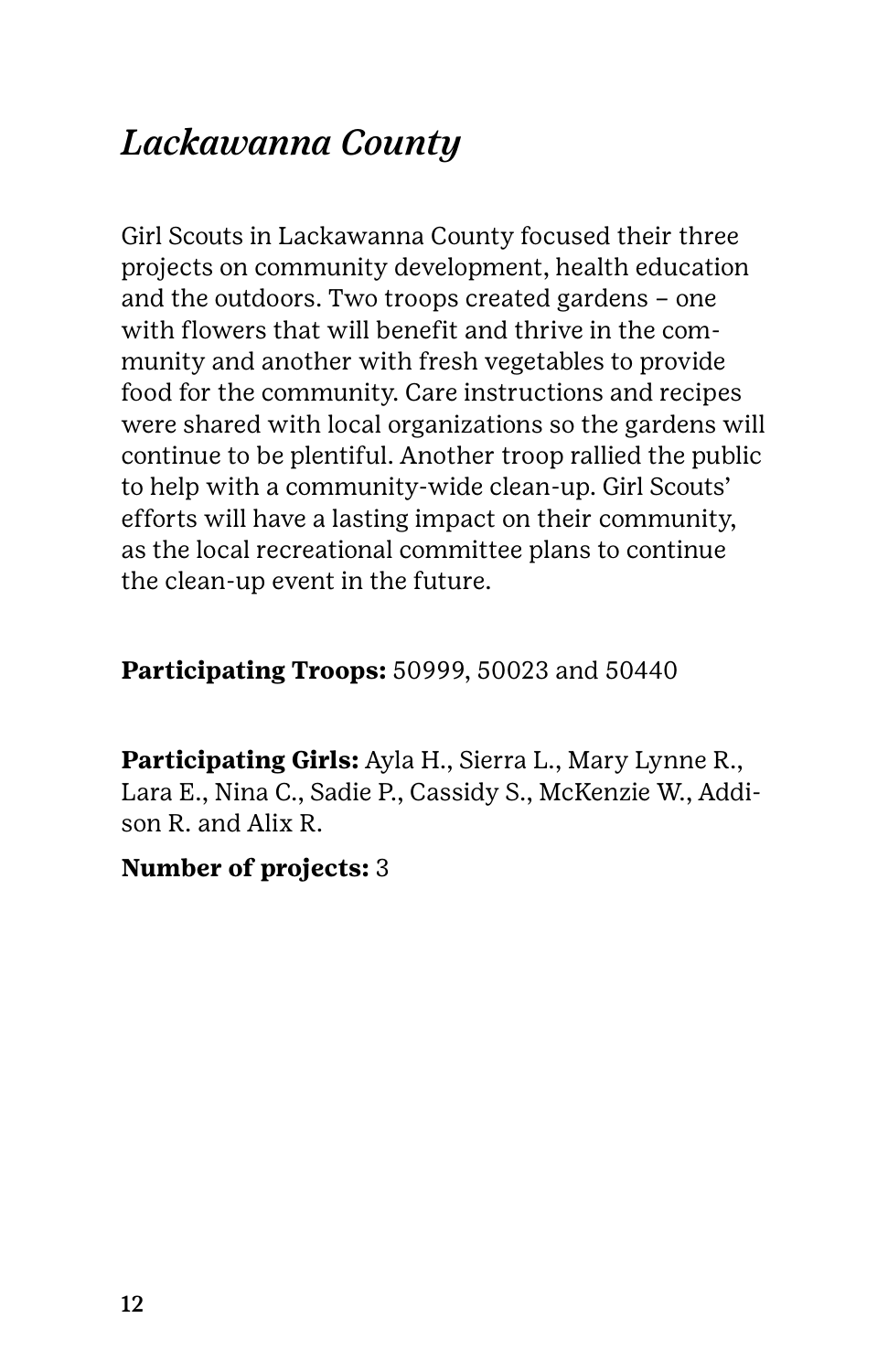### *Lancaster County*

Girl Scouts in Lancaster County focused on human needs, education access and the outdoors through 12 projects. They educated others about endangered species in the area, refurbished a local campground, taught others how to create supplies for animal shelters, increased access to literature through Little Free Libraries and educated children about the history of the county.

**Participating Troops:** 71266, 71264, 70105, 70674, 70531, 70515, 70069, 70441 and 70803

**Participating Girls:** Christine W., Matalyn Z., Brynn Y., Ellie Y., Natalie M., Sydney C., Maeve K., Sophia P., Cecily S., Evelyn C., Anastasia S., Amelia R., Cecelia W., Emily S., Gwendolyn W., Katherine V., Kylie N., Kylie M. , Merideth G., Katelynn M., Juliann V., Maya H., Sidney G., Emma D., Victoria P., Kenley S., Makayla B., Violet W., Elizabeth H., Cara C., Rebecca M., Sydney L., Sonia G., Lauren C., Emma T., Charlotte S. and Caellain B.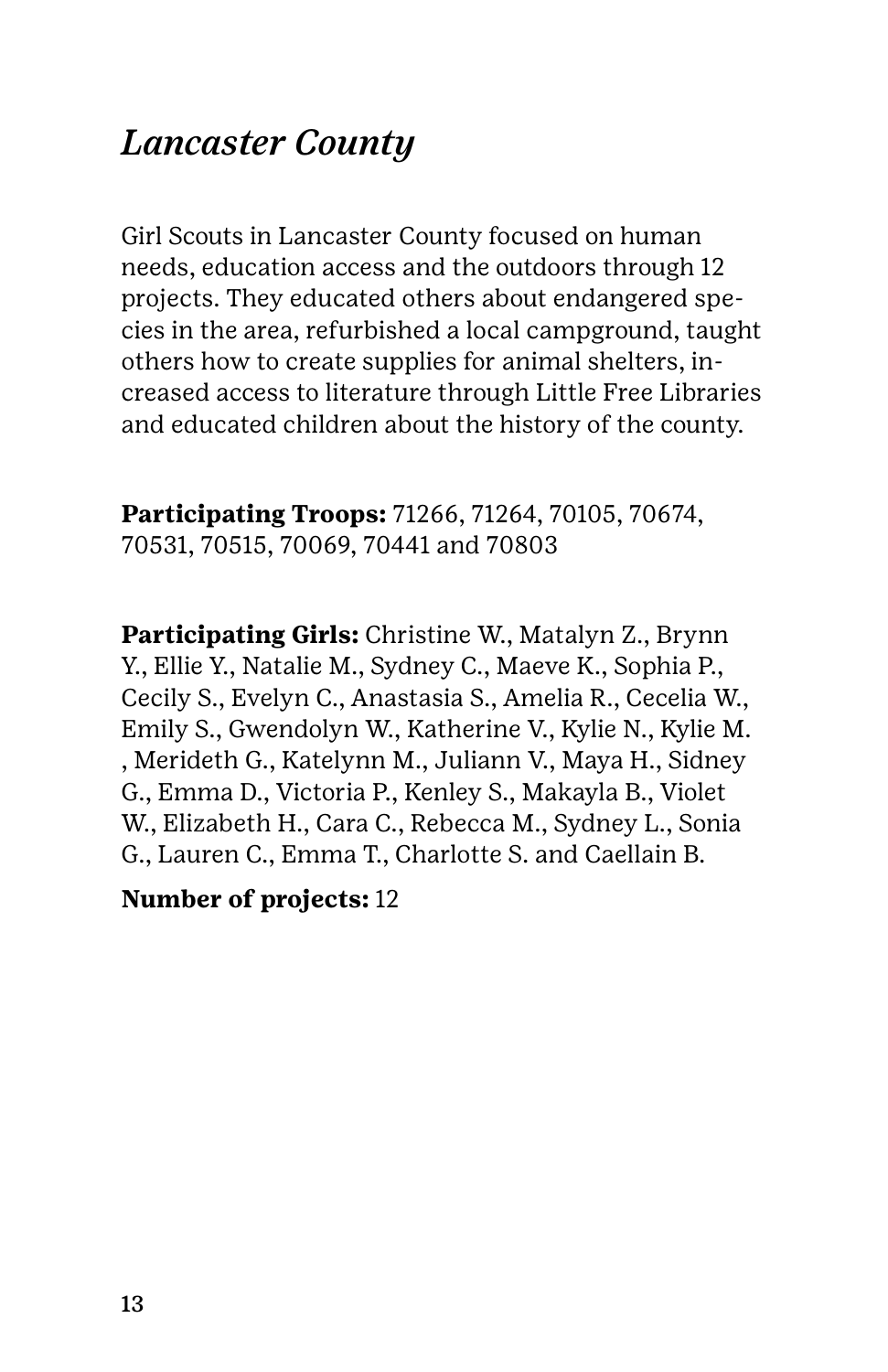### *Lebanon County*

Girl Scouts in Lebanon County created six projects to address mental health, human and elderly needs and the environment. Through their projects Girl Scouts focused on establishing a free pantry to supply needed items to the community, creating cards for nursing home residents during the pandemic to help alleviate loneliness and eliminating plastic use and waste.

**Participating Troops:** 70338, 70430, 70549 and 71518

**Participating Girls:** Jill S., Eliani C., Madelyn L., Elizabeth L., Magdalene W., Madison V., Elizabeth L., Aubrey G., Tessa T., Briella F. and Cassie S.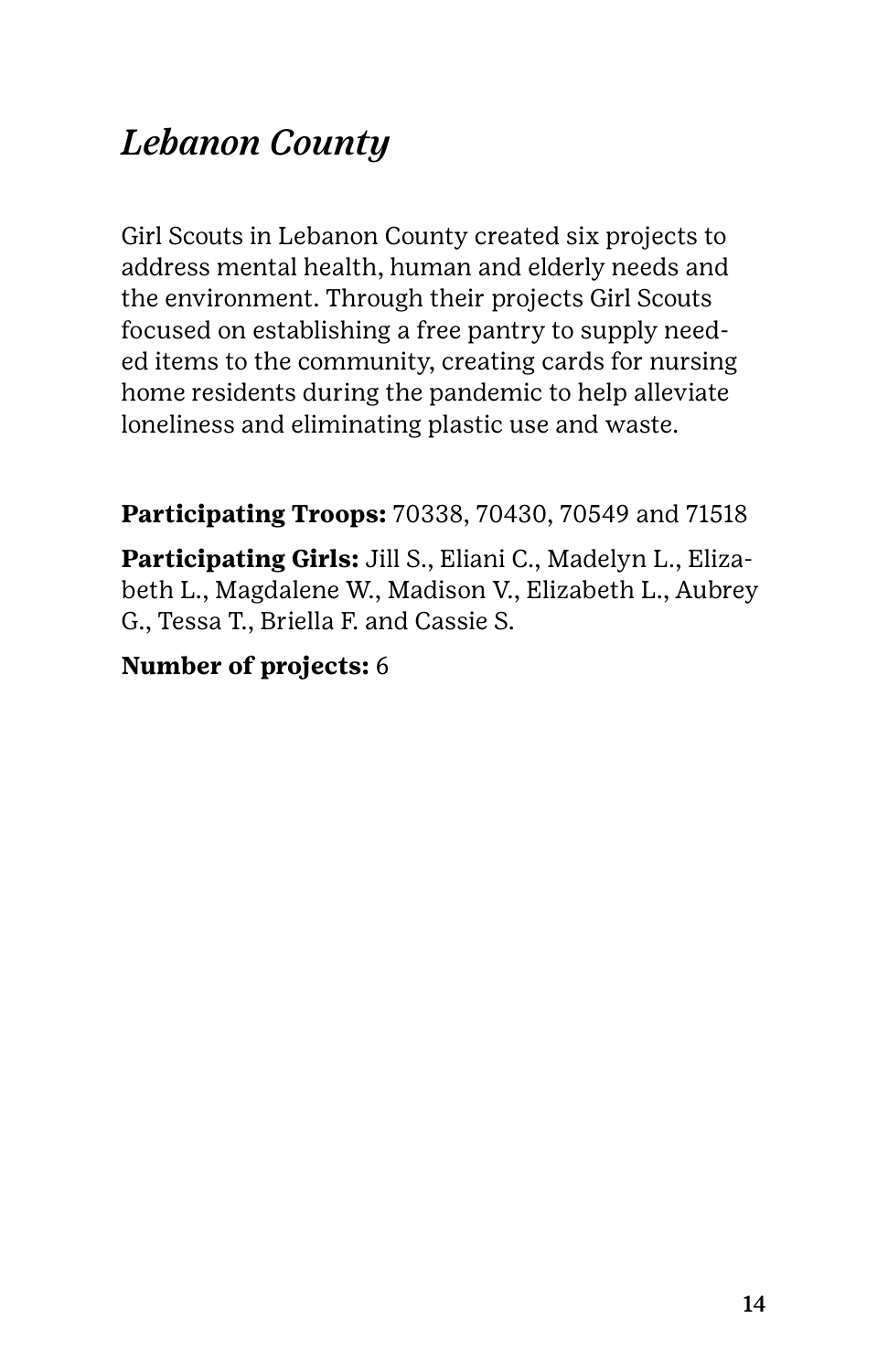### *Luzerne County*

Girl Scouts in Luzerne County completed 13 projects that addressed human needs, the needs of the elderly, health and the outdoors. Girl Scouts made hats for newborns and "bags of smiles'' for children in the hospital. They also brought music into nursing homes to bring cheer to residents. Other projects included completing camp refurbishments and rebuilding pollinator populations while educating the community about their environment and encouraging the use of outdoor spaces. Another Girl Scout created an educational program to teach middle school girls about their bodies and collected materials girls need to have available at school.

**Participating Troops:** 32935, 30304, 30301, 32624, 30363 and 33932

**Participating Girls:** Paige G., Brianna L., Elyse M., Kendall W., Gabriella D., Lily G., Mercedes H., Ava D., Emma P., Adrienne W., Katelynn C., Ruby S., Ava N., Emily R., Sarina R. and Mariska R.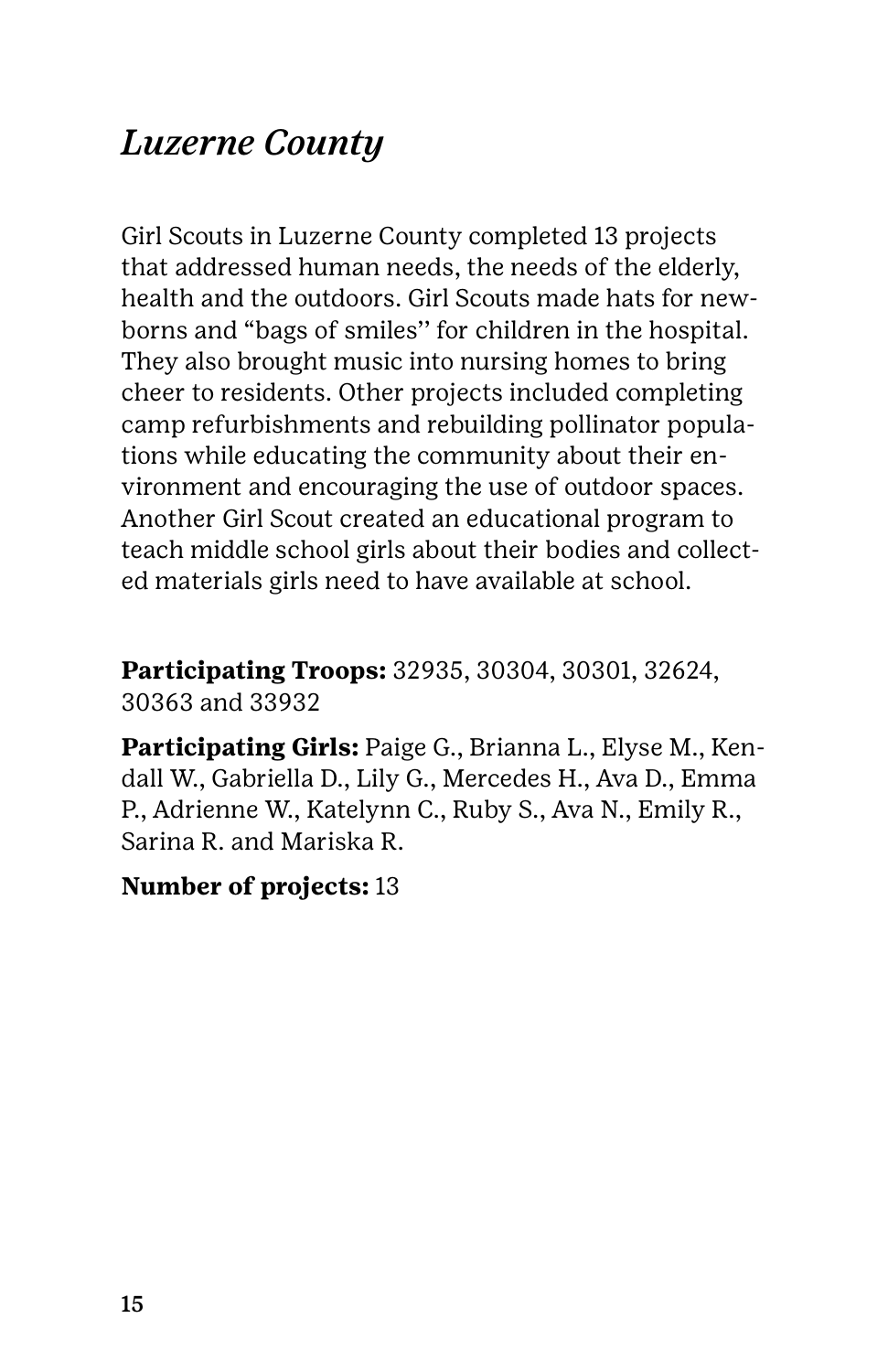### *Lycoming County*

Girl Scouts in Lycoming County worked on three projects that addressed animal needs in the community. Troops collected donations at local businesses to help shelters. They made treats, catnip socks and other supplies to benefit animal shelters. Through these collection drives, Girl Scouts shared information about the shelters' needs so the community can continue to help.

#### **Participating Troops:** 60388 and 61373

**Participating Girls:** llie J., Emily, Hailey U., Gabby F., Maddie M., Katrina H., Aniya A. and Abby L.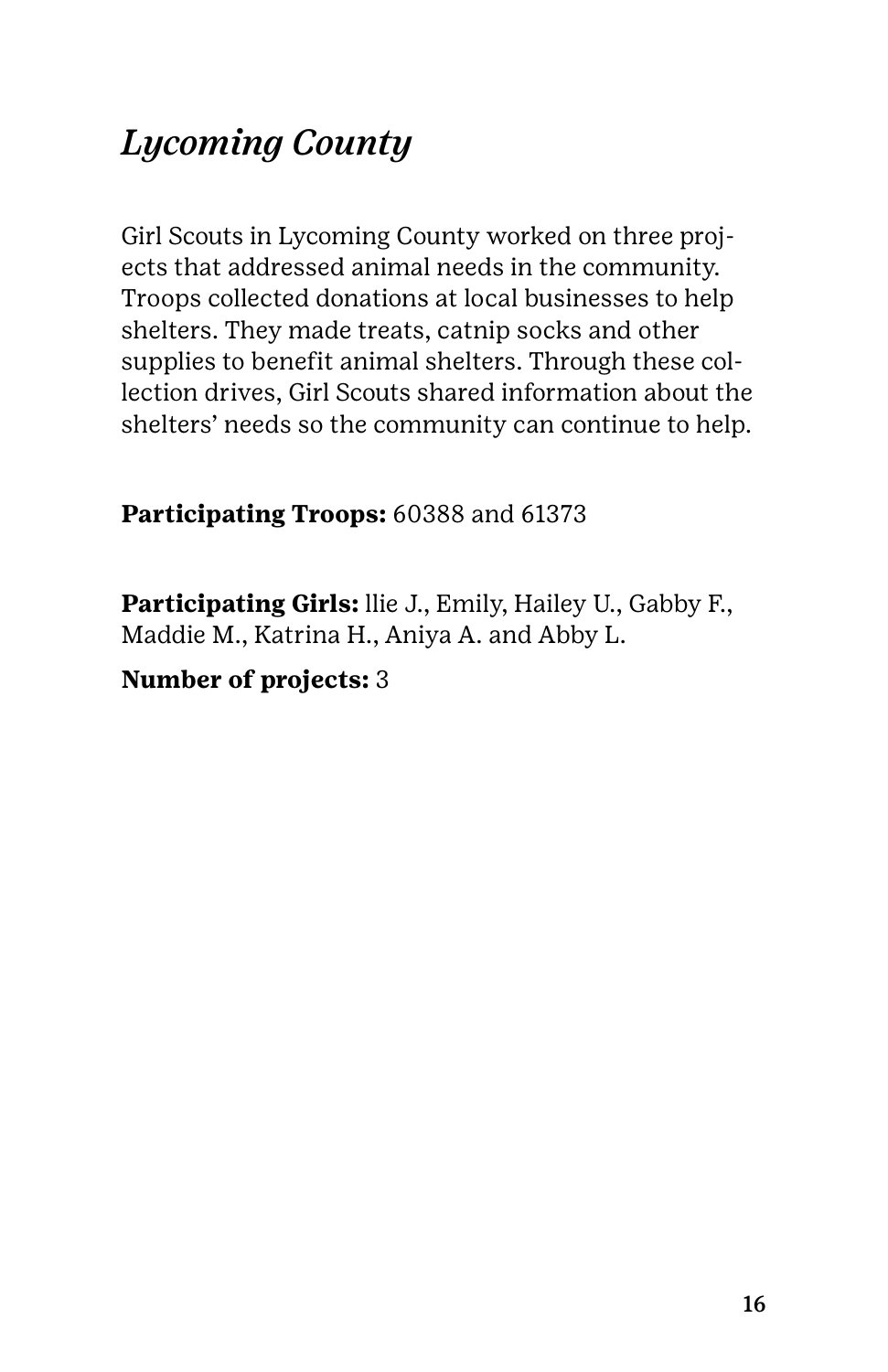### *Monroe County*

Girl Scouts in Monroe County completed 13 projects focused on mental health, human needs and the outdoors. Their projects included addressing period poverty, creating a safe space for teen girls, teaching the community about women's rights and spreading kindness. They also raised awareness about the Spotted Lantern Fly and built bat houses.

**Participating Troops:** 51005, 51008, 50679, 50341, 50716, 50821, 50814 and 50491

**Participating Girls:** Celeste F., Zoe B., Alexis T., Amea C., Brenna W., Jaelynn B., Kendra C., Isabella S., Gloria B., Kyla C., Sonali S., Emily B., Isabella L., Liberty U., Lila S., Kayla M., Kathleen S., Mykaila C., Anayah A., Briana P., Ashley P., Katie V., Kiera J., Lauren A., Laura B., Phoebe S., Mira G., Lily D., Delaney T., Julianna S., Paris P. and Sarah C.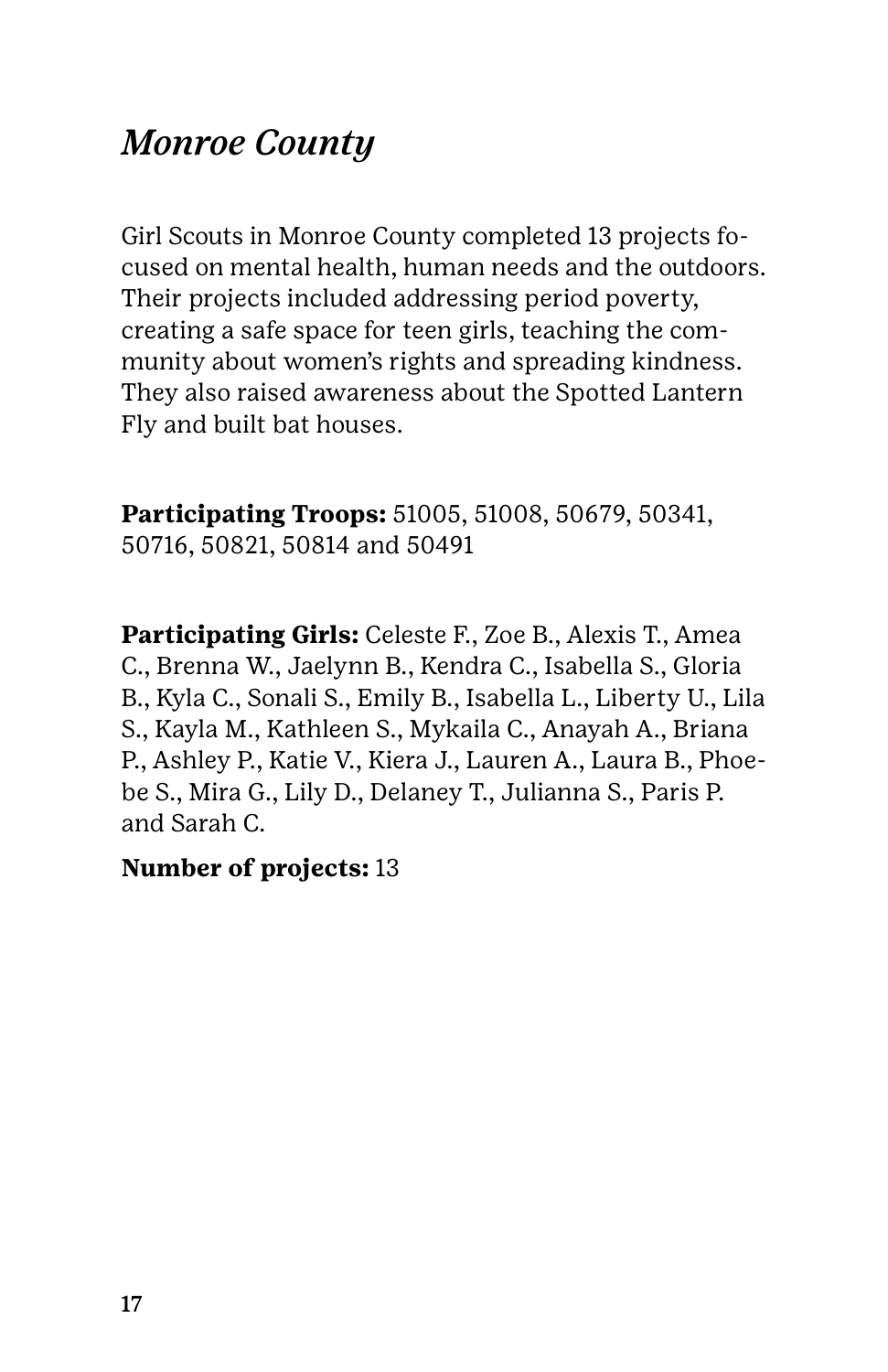### *Montour County*

Girl Scouts in Montour County addressed a safety issue in their community. Working with the local middle school, they observed the need for "No Idling" signs to be installed in the parking lot where students are picked up from school. Idling creates pollution, a topic Girl Scouts presented on to the school board and the community.

#### **Participating Troops:** 60089

**Participating Girls:** Addison P., Lauren S., Abra C. and Madeline C.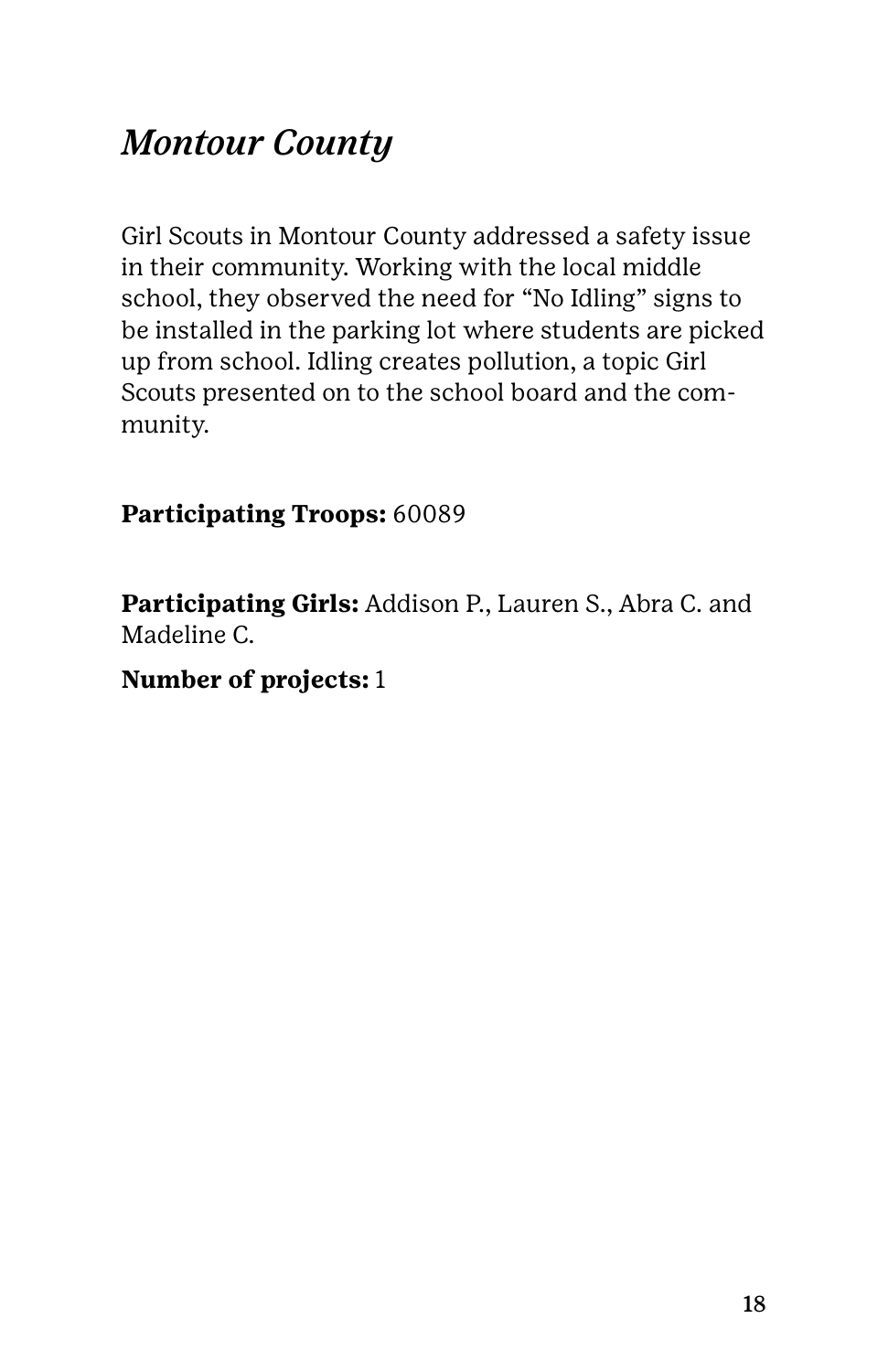### *Northumberland County*

Girl Scouts in Northumberland County created a patch program to educate others about pollution prevention. The program is intended for younger Girl Scout troops to inspire them to recycle, pick up litter and become passionate about protecting the planet.

**Participating Troops:** 60413

**Participating Girls:** Abby C. and Madelina E. **Number of projects:** 1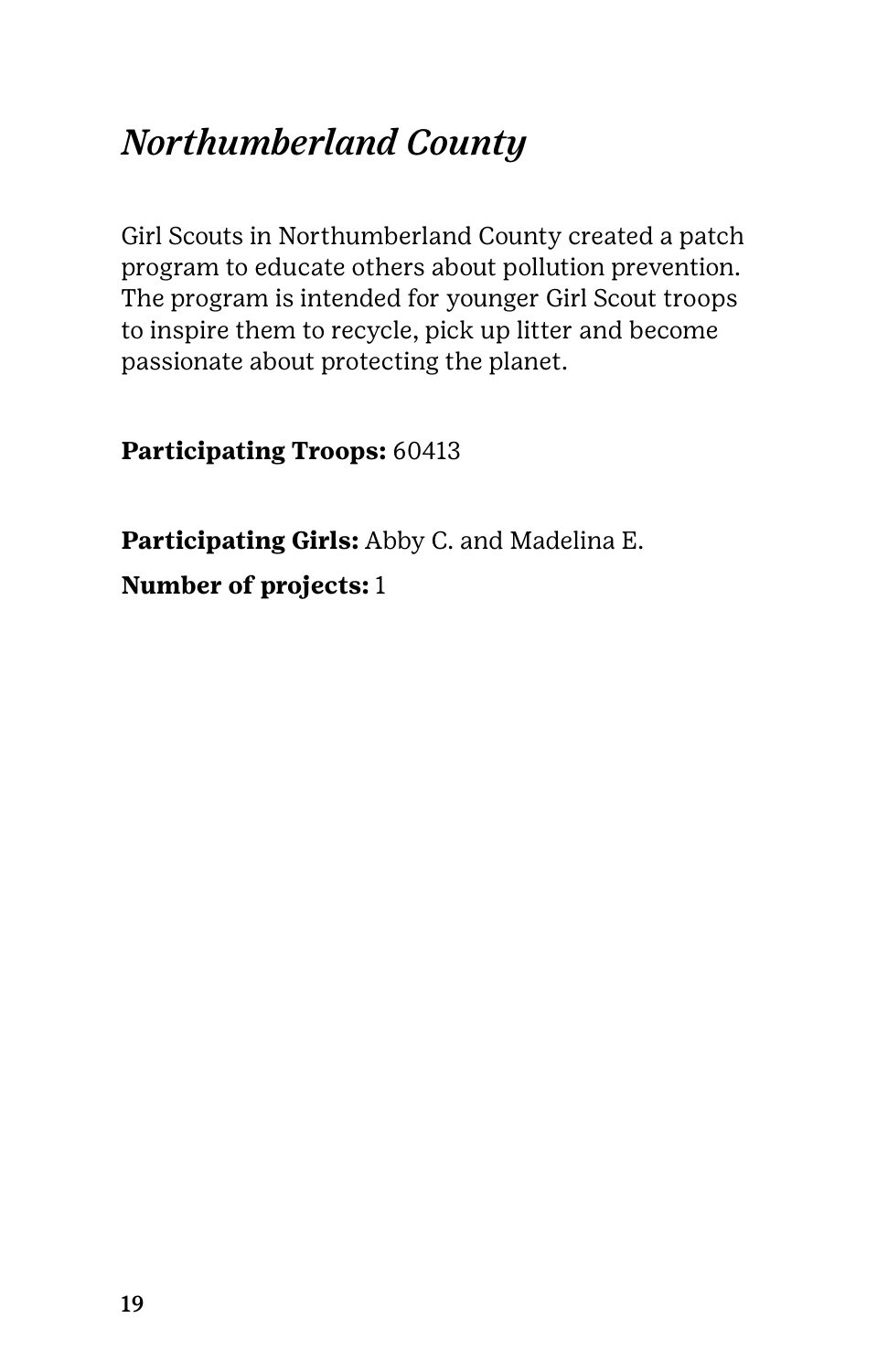### *Perry County*

Girl Scouts in Perry County focused their projects on addressing human needs they identified in their community. One troop worked on a donation drive for items for babies and pets that could be donated to families in need. They partnered with a local food bank to distribute the collection. Another troop designed, constructed and implemented food pantries for the community. The project was widely advertised and will continue to be available to those who can take what they need and leave what they can.

#### **Participating Troops:** 11436, 11495 and 10625

**Participating Girls:** Darah Z., Phoebe H., Sritanvi K., Kylie U., Carlee G., Alyssa G., Molly R., Amiah B., McKenzie C. and Lily S.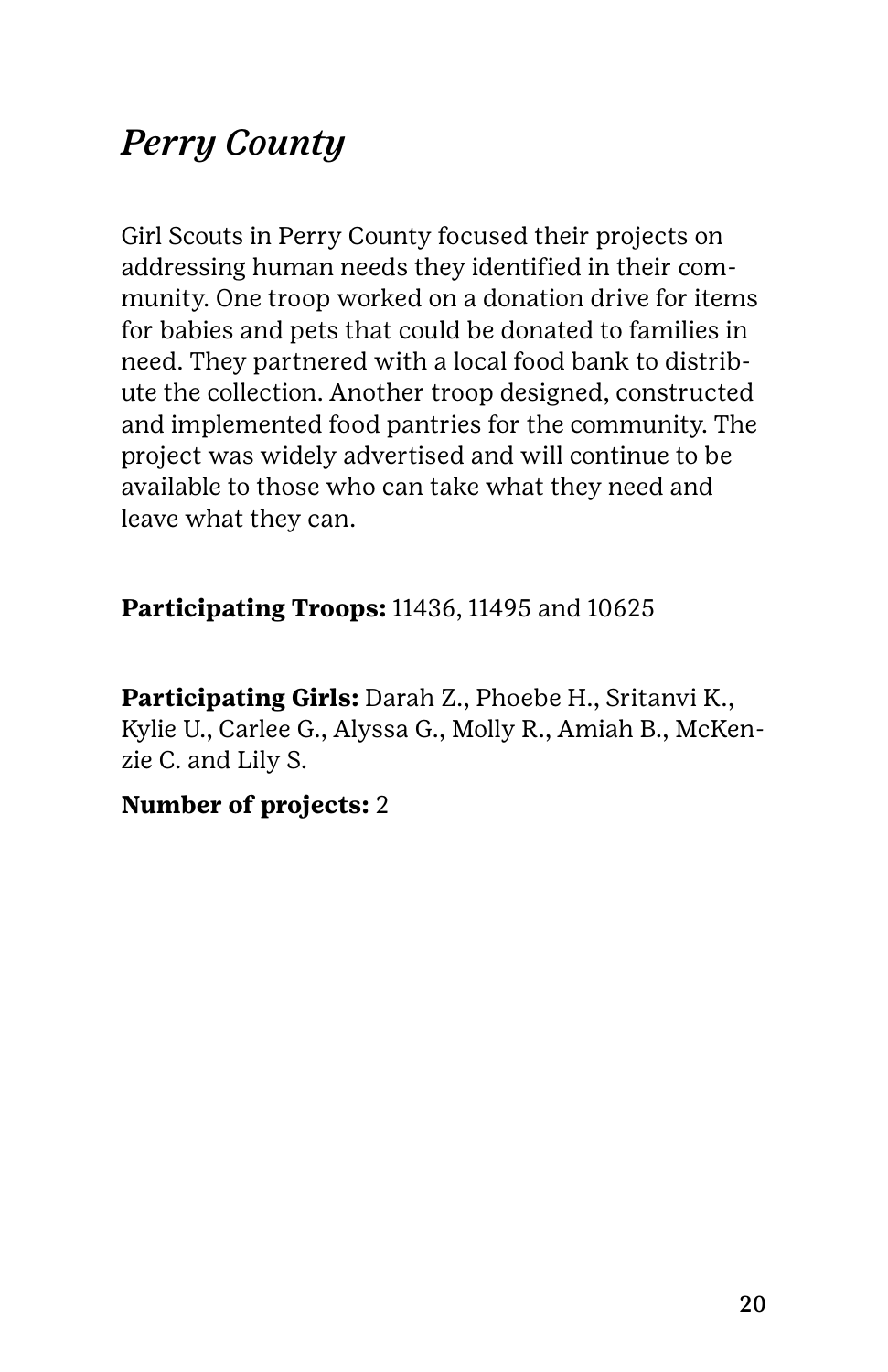### *Pike County*

Girl Scouts in Pike County focused their project on beautifying outdoor community spaces. Girl Scouts developed a plan and worked with their borough council to agree on park beautification tasks the troop could complete to make the park a better space for children in the community.

**Participating Troops:** 50669

**Participating Girls:** Rachel V., Aida G. and Addison K. **Number of projects:** 3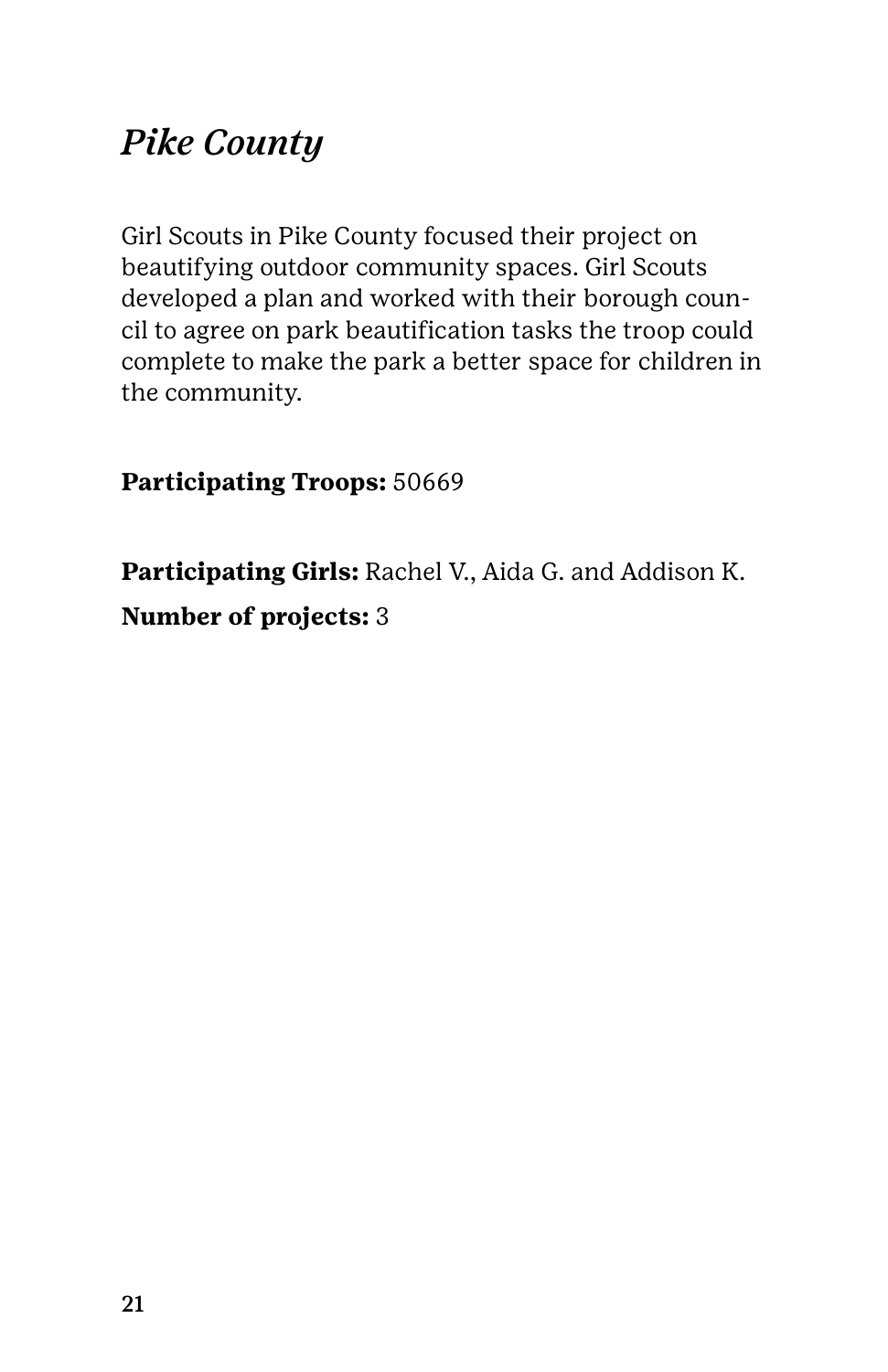### *Schuylkill County*

Girl Scouts in Schuylkill County created four projects that addressed human and health needs, as well as the needs of outdoor spaces in their community. Their projects included cemetery beautification, tree identification and educating their community about the work they did to encourage others to take better care of the environment. Other troops created care bags for foster children and collected food donations for a local homeless shelter.

#### **Participating Troops:** 31080, 31208 and 31105

**Participating Girls:** Kaitlyn Z., Lizzy G., Alexandra B., Allyson T., Gianna B., Grace O., Hailey M., Hannah L., Katie W., Kayleigh R., Lillian E., Bradyn B., Alyssa P., Emily W., Emily C., Jamie L., Trinity D., Lorelai D., Brooklyn D., Alyssa D. and Hope F.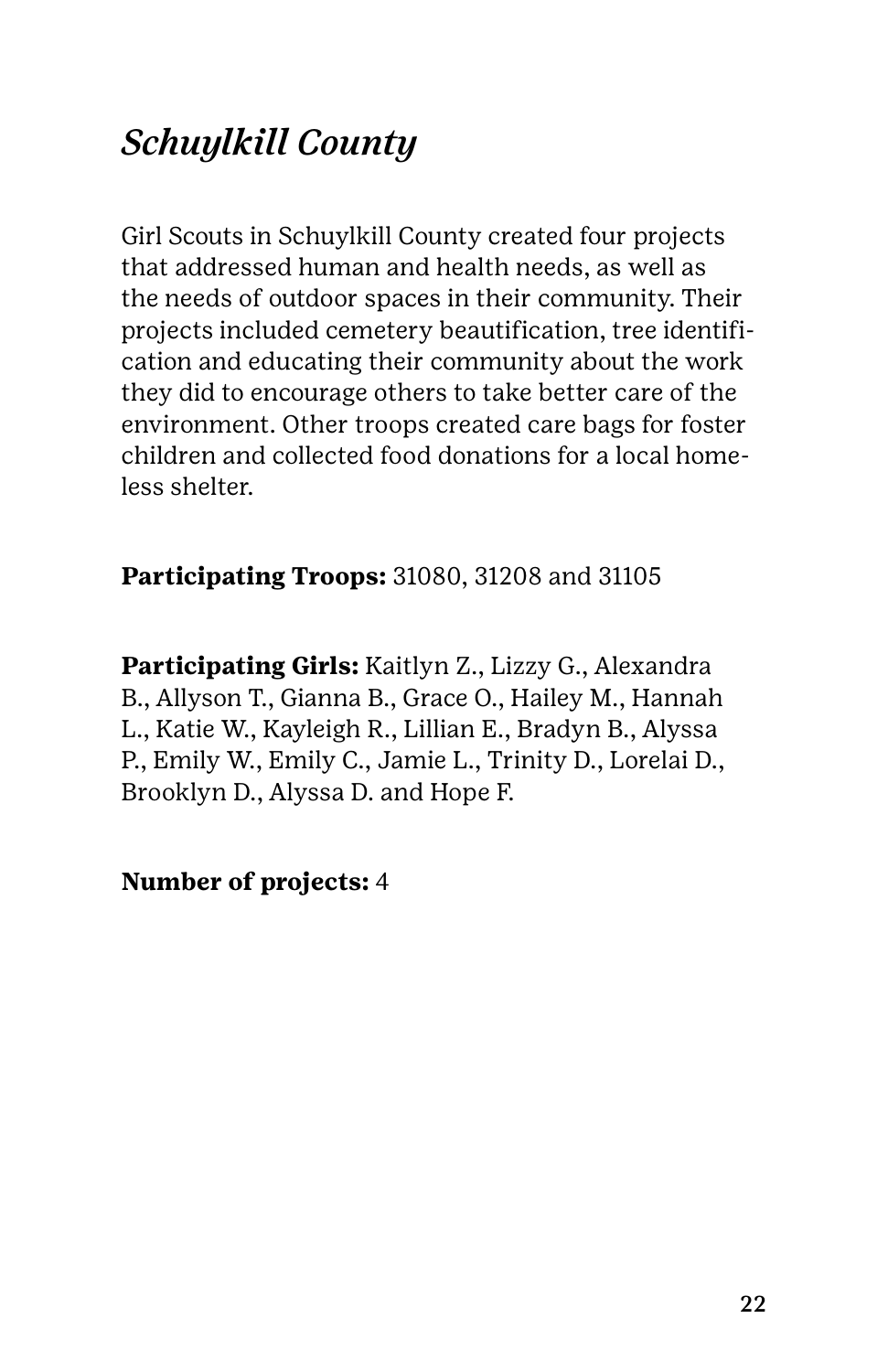### *Snyder County*

Girl Scouts in Snyder County created a project focused on collecting donations of baby items to help the local women's center. Girl Scouts also spread awareness of ways the community can continue to help the center even after the donation drive has ended.

**Participating Troops:** 60323

**Participating Girls:** Marissa L. and Danika L.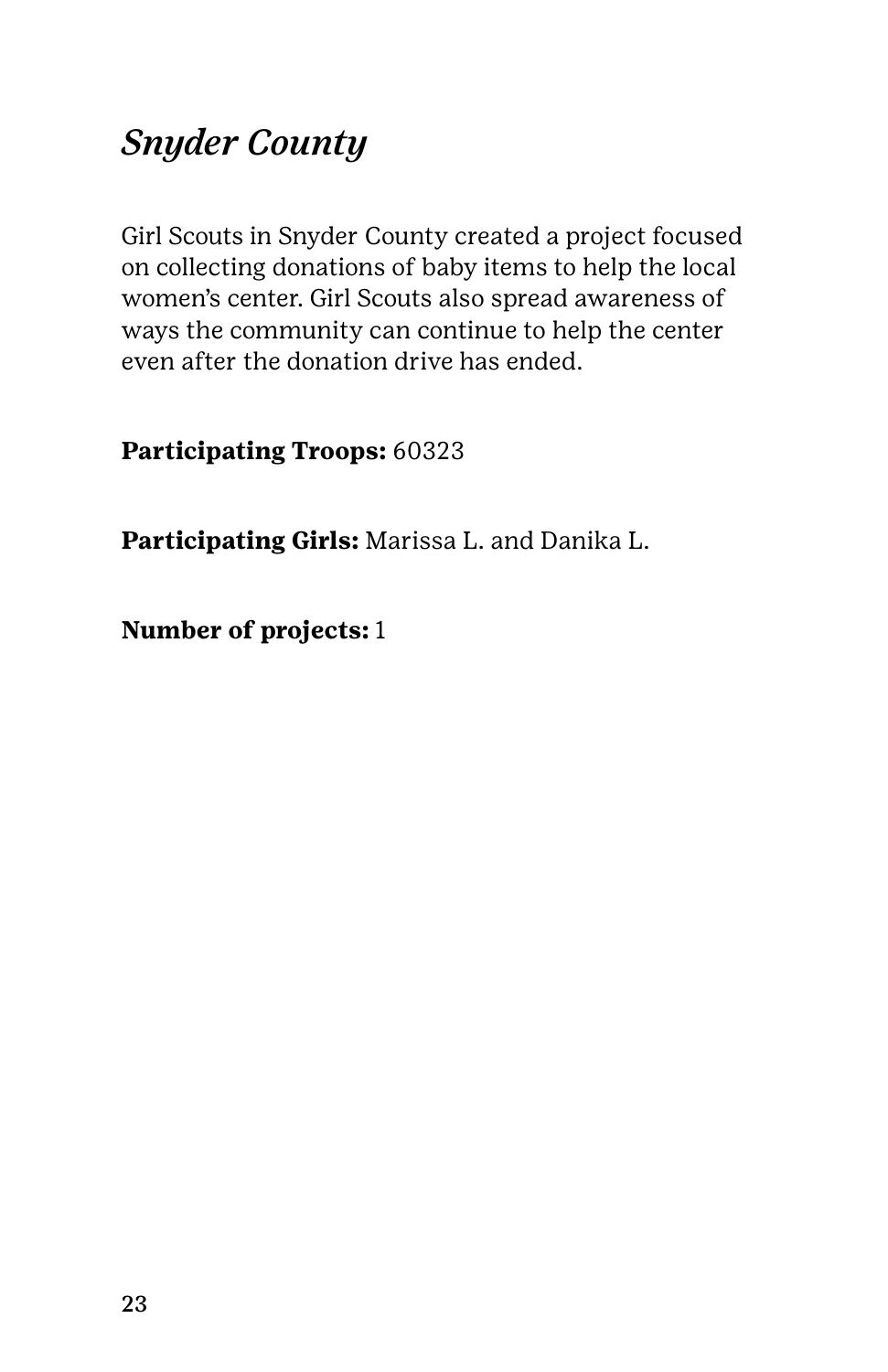### *Union County*

Girl Scouts in Union County completed four projects focused on health education and the outdoors. They worked on a community garden and mud kitchen, and also provided information on the benefits of teaching children to use mud kitchens. Another troop created a hygiene closet for the local intermediate school. Girl Scouts worked with the school and community organizations to raise money to supply the closet with various items for students.

#### **Participating Troops:** 62055 and 61083

**Participating Girls:** Paige E., Erin D., Orissa R., Olivia M., Ellis R. and Natalie D.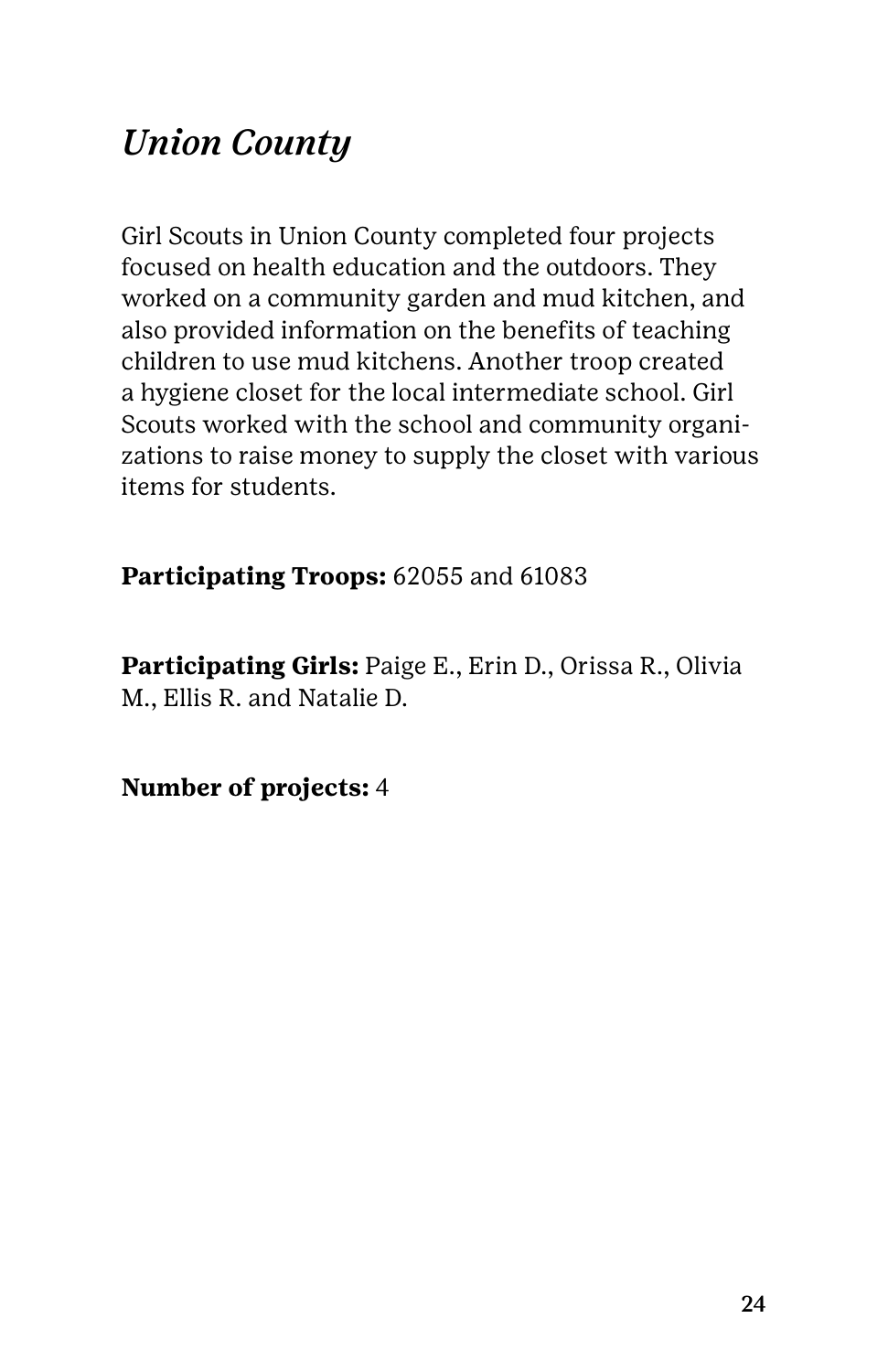### *York County*

Girl Scouts in York County focused on health education and human needs for their 13 projects. They made blankets for ill children, sensory kits for first responders, foster care bags, period pouches for girls getting their period for the first time and art packages for hospitalized children. Girl Scouts created solutions and shared information with their community to ensure that these projects can be continued.

**Participating Troops:** 20653, 20338, 20896, 21229, 20404, 20070, 21002, 20522, 21192 and 20566

**Participating Girls:** Grace Z., Eliana W., Isabella A., Claire H., Madison K., Jenna H., Piper S., Leah B., Kayla M., Leana H., Taylor H., Mallory R., Nadia P., Sadie P., Nora R., Rebekah W., April T., Virginia O., Sheyrymar C., Jae L., Lillian S., Ruby L., Charlotte P., Austen P., Emily S., Ariana H., Caitlyn R., Jessica S., Shelby B., Rachel F., Lydia D., Megan N., Lauren N., Augusta D., Peyton K., Lilly S., Sophia S., Katherine B. Loralei S., Allison K., Leah S., Emma B. and Zoe M.